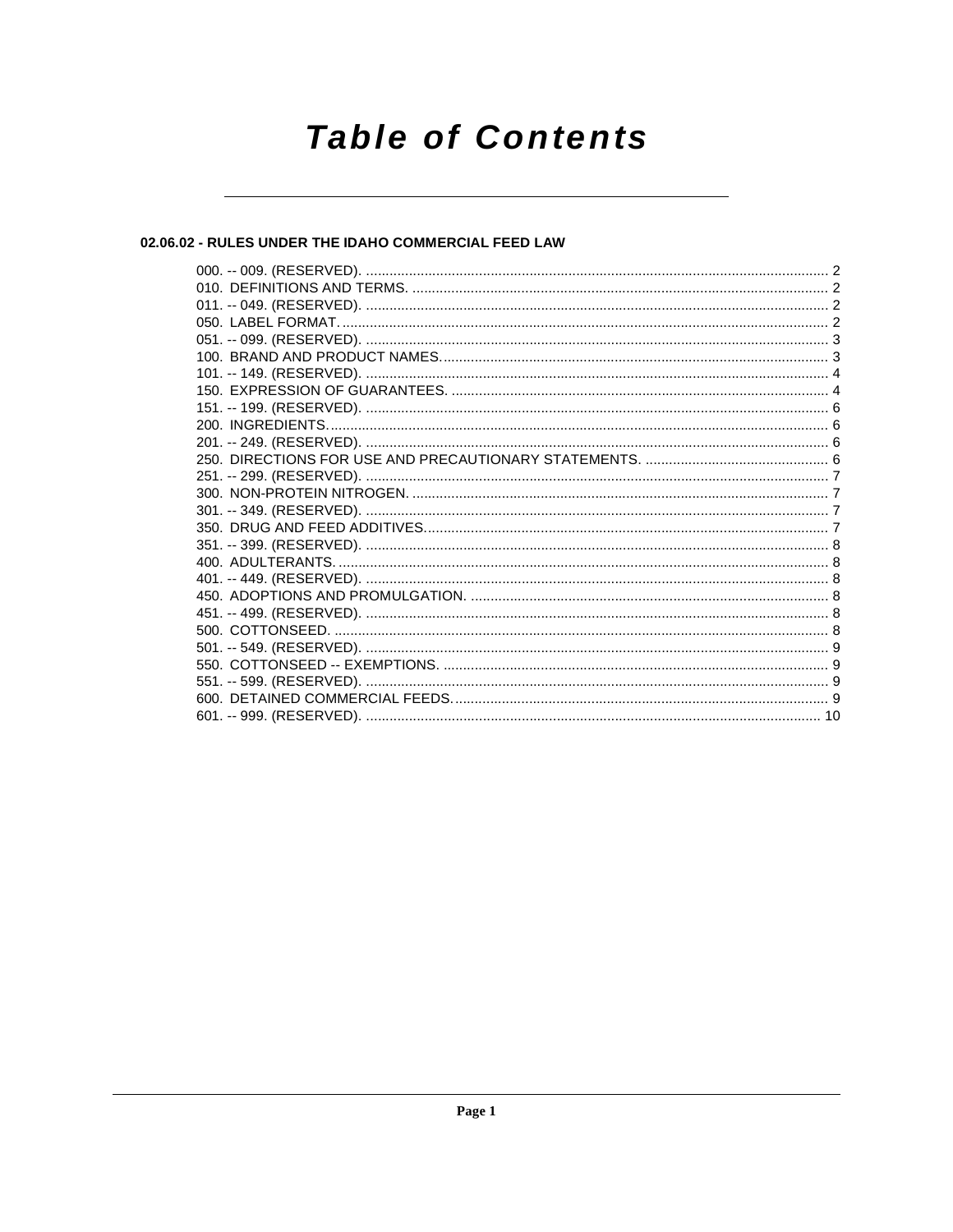### **IDAPA 02 TITLE 06 CHAPTER 02**

# **02.06.02 - RULES UNDER THE IDAHO COMMERCIAL FEED LAW**

### <span id="page-1-1"></span><span id="page-1-0"></span>**000. -- 009. (RESERVED).**

### <span id="page-1-5"></span><span id="page-1-2"></span>**010. DEFINITIONS AND TERMS.**

The names and definitions for commercial feeds shall be the Official Definition of Feed Ingredients adopted by the Association of American Feed Control Officials, (AAFCO) except as the Director designates otherwise in specific cases. The terms used in reference to commercial feeds shall be the Official Feed Terms adopted by the AAFCO, except as the Director designates otherwise in specific cases. The definitions and terms referred to are listed in the Official Publication of the Association of American Feed Control Officials. Copies are on file at: Idaho Department of Agriculture, Idaho State Law Library, and Idaho Legislative Council.

### <span id="page-1-3"></span>**011. -- 049. (RESERVED).**

### <span id="page-1-6"></span><span id="page-1-4"></span>**050. LABEL FORMAT.**

|        | 01.  | <b>Label Format.</b> Commercial feeds shall be labeled with the information prescribed in this rule on<br>the principal display panel of the product and in the following general format.                               | $(8-16-71)$ |
|--------|------|-------------------------------------------------------------------------------------------------------------------------------------------------------------------------------------------------------------------------|-------------|
|        | a.   | Net Weight.                                                                                                                                                                                                             | $(8-16-71)$ |
|        | b.   | Product name and brand name if any.                                                                                                                                                                                     | $(8-16-71)$ |
|        | c.   | If a drug is used:                                                                                                                                                                                                      | $(8-16-71)$ |
|        |      | The word "Medicated" shall appear directly following and below the product name in type size, no<br>smaller than one-half $(1/2)$ the type size of the product name.                                                    | $(8-16-71)$ |
|        | ii.  | The purpose of medication (claim statement).                                                                                                                                                                            | $(8-16-71)$ |
|        | 111. | An active drug ingredient statement listing the active drug ingredients by their established name<br>and the amounts in accordance with Subsection 150.04.                                                              | $(8-16-71)$ |
| label. | iv.  | The required directions for use and precautionary statements or reference to their location if the<br>detailed feeding directions and precautionary statements required by Sections 250 and 300 appear elsewhere on the | $(8-16-71)$ |

**d.** The guaranteed analysis of the feed as required under the provisions of Section 25-2718(a)(3) of the Commercial Feed Law include the following items, unless exempted in Subsection 050.01.d.viii., and in the order<br>(8-16-71) listed: (8-16-71)

i. Minimum percentage of crude protein. (8-16-71)

ii. Maximum or minimum percentage of equivalent protein from non-protein nitrogen as required in on 150.05. (8-16-71) Subsection 150.05.

| .<br>- 111. | Minimum percentage of crude fat. | $(8-16-71)$ |
|-------------|----------------------------------|-------------|
|-------------|----------------------------------|-------------|

iv. Maximum percentage of crude fiber. (8-16-71)

v. Minerals, to include, in the following order: minimum and maximum percentages of calcium (Ca), minimum percentage of phosphorus (P), minimum and maximum percentages of salt (NaCl), and other minerals. (8-16-71)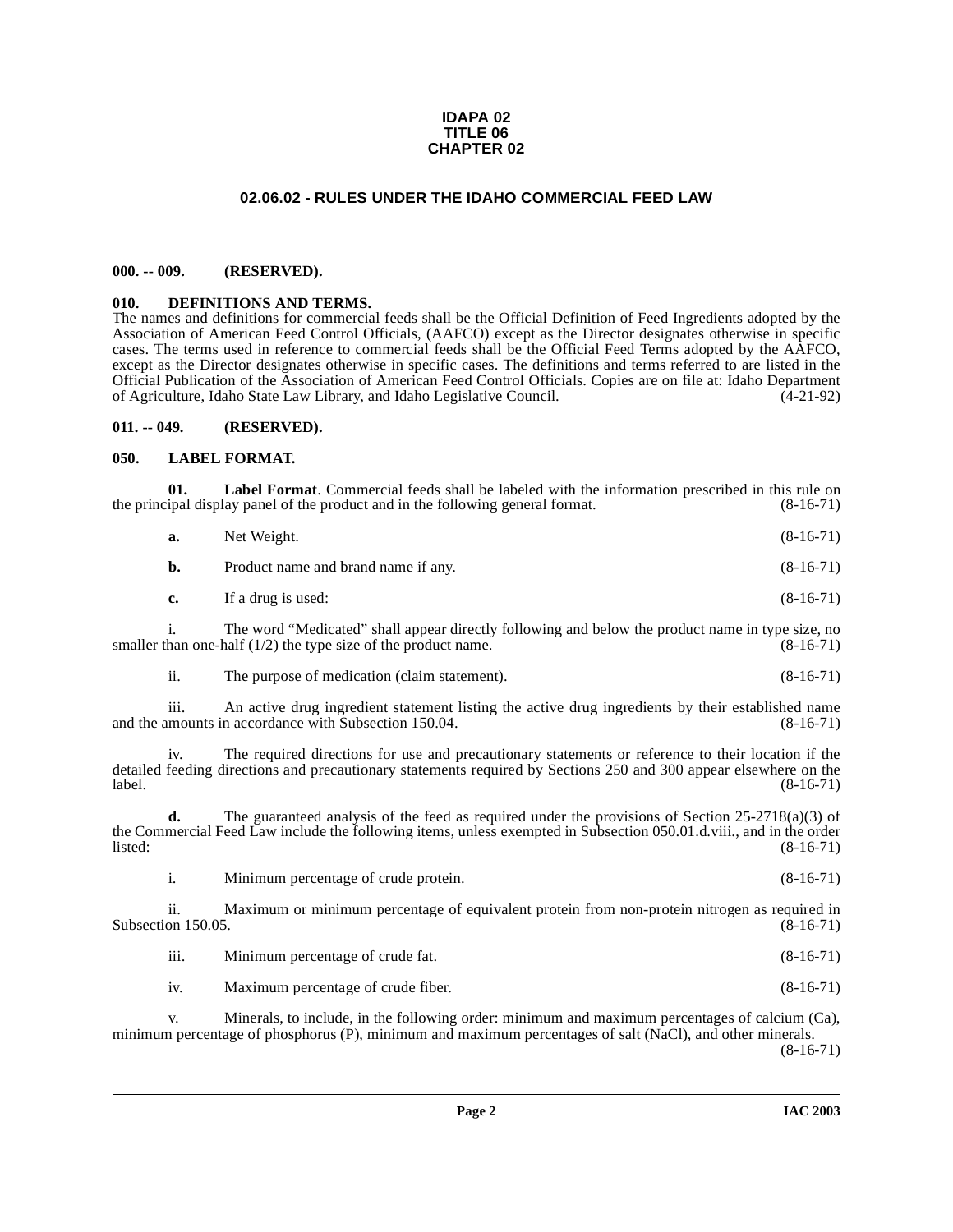| <b>IDAHO ADMINISTRATIVE CODE</b> | IDAPA 02.06.02 - Rules Under |
|----------------------------------|------------------------------|
|                                  |                              |
| <b>Department of Agriculture</b> | the Commercial Feed Law      |

vi. Vitamins in such terms as specified in Subsection 150.03. (8-16-71)

vii. Total sugars as invert on dried molasses products or products being sold primarily for their sugar  $\text{content.}$  (8-16-71)

viii. Exemptions. Guarantees for minerals are not required when there are no specific label claims and when the commercial feed contains less than six and one-half percent (6 1/2%) of Calcium, Phosphorus, Sodium and Chloride. Guarantees for vitamins are not required when the commercial feed is neither formulated for nor represented in any manner as a vitamin supplement. Guarantees for crude protein, crude fat, and crude fiber are not required when the commercial feed is intended for purposes other than to furnish these substances or they are of minor significance relating to the primary purpose of the product, such as drug premixes, mineral or vitamin supplements, and molasses. (8-16-71)

**e.** Feed ingredients, collective terms for the grouping of feed ingredients, or appropriate statements as provided under the provisions of Section 25-2718(a)(4) of the Commercial Feed Law. (8-16-71)

i. The name of each ingredient as defined in the Official Publication of the Association of American<br>ntrol Officials, common or usual name, or one approved by the Director. (8-16-71) Feed Control Officials, common or usual name, or one approved by the Director.

Collective terms for the grouping of feed ingredients as defined in the Official Definitions of Feed Ingredients published in the Official Publication of the Association of American Feed Control Officials in lieu of the individual ingredients; Provided that: When a collective term for a group of ingredients is used on the label, individual ingredients within that group shall not be listed on the label. The manufacturer shall provide the feed control official, upon request, with a list of individual ingredients within a defined group, that are or have been used at manufacturing facilities distributing in or into the state. (8-16-71)

iii. The registrant may affix the statement, "ingredients as registered with the State" in lieu of the ingredient list on the label. The list of ingredients must be on file with the Director. This list shall be made available to the feed purchaser upon request. (8-16-71) the feed purchaser upon request.

**f.** Name and principal mailing address of the manufacturer or person responsible for distributing the feed. The principal mailing address shall include the street address, city, state, and zip code; however the street address may be omitted if it is shown in the current city directory or telephone directory. (8-16-71)

The information required in Section 25-2718 of the Commercial Feed Law must appear in its<br>) side of the label or on one (1) side of the container. (8-16-71) entirety on one  $(1)$  side of the label or on one  $(1)$  side of the container.

# <span id="page-2-3"></span>**02. Customer Formula Invoice And Tag Requirements**. (8-16-71)

**a.** Bulk shipments of customer-formula feed shall be accompanied by an invoice, delivery slip or other shipping documents identifying the shipment as customer-formula feed and the name and address of the customer to whose order it is made. (8-16-71) customer to whose order it is made.

**b.** Bagged customer-formula feed will be labeled with a tag identifying each bag as such. The total bags in each customer's shipment will be segregated from other bagged feed and identified with the name and address<br>of the customer to whose order it is made. of the customer to whose order it is made.

### <span id="page-2-0"></span>**051. -- 099. (RESERVED).**

# <span id="page-2-2"></span><span id="page-2-1"></span>**100. BRAND AND PRODUCT NAMES.**

<span id="page-2-4"></span>**Intended Use**. The brand or product name must be appropriate for the intended use of the feed and must not be misleading. If the name indicates the feed is made for a specific use, the character of the feed must conform therewith. A mixture labeled "Dairy Feed", for example, must be suitable for that purpose. (8-16-71)

<span id="page-2-5"></span>**02. Listings**. Commercial, registered brand or trade names are not permitted in guarantees of ingredient listings and only in the product name of feeds produced by or for the firm holding the rights to such a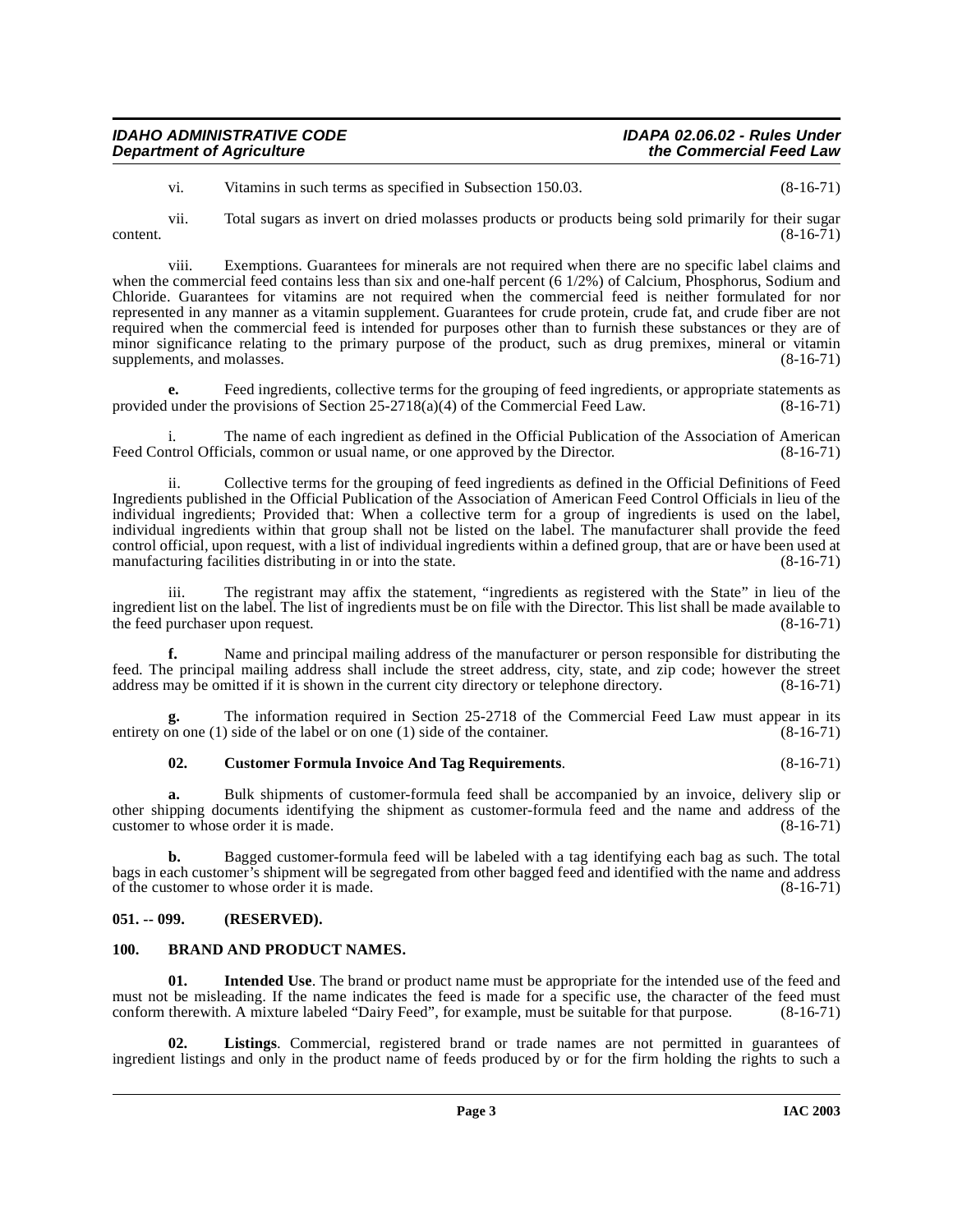<span id="page-3-6"></span>

 $n = (8-16-71)$ 

**03. Name Of Feed**. The name of a commercial feed shall not be derived from one (1) or more ingredients of a mixture to the exclusion of other ingredients and shall not be one representing any components of a mixture unless all components are included in the name: Provided, that if any ingredient or combination of ingredients is intended to impart a distinctive characteristic to the product which is of significance to the purchaser, the name of that ingredient or combination of ingredients may be used as part of the brand name or product name if the ingredient or combination of ingredients is quantitatively guaranteed in the guaranteed analysis, and the brand or product name is not otherwise false or misleading. (8-16-71)

<span id="page-3-9"></span>**04. Protein**. The word "protein" shall not be permitted in the product name of a feed that contains in-protein nitrogen. (8-16-71) added non-protein nitrogen.

<span id="page-3-8"></span>**Percentage Value**. When the name carries a percentage value, it shall be understood to signify protein and/or equivalent protein content only, even though it may not explicitly modify the percentage with the word "protein": Provided, that other percentage values may be permitted if they are followed by the proper description and conform to good labeling practice. Digital numbers shall not be used in such a manner as to be misleading or confusing to the customer. (8-16-71) confusing to the customer.

<span id="page-3-10"></span>**06. Single Ingredient**. Single ingredient feeds shall have a product name in accordance with the designated definition of feed ingredients as recognized by the Association of American Feed Control Officials unless<br>the Director designates otherwise. (8-16-71) the Director designates otherwise.

<span id="page-3-11"></span>**07.** Vitamin. The word "vitamin", or a contraction thereof, or any word suggesting vitamin can be used only in the name of a feed which is represented to be a vitamin supplement, and which is labeled with the minimum content of each vitamin declared, as specified in Subsection 150.03. (8-16-71)

<span id="page-3-5"></span>**08.** Mineralized. The term "mineralized" shall not be used in the name of a feed except for "TRACE MINERALIZED SALT". When so used, the product must contain significant amounts of trace minerals which are recognized as essential for animal nutrition. (8-16-71)

<span id="page-3-4"></span>**09. Meat And Meat By-Products**. The term "meat" and "meat by-products" shall be qualified to designate the animal from which the meat and meat by-products is derived unless the meat and meat by-products are made from cattle, swine, sheep and goats. (8-16-71)

# <span id="page-3-0"></span>**101. -- 149. (RESERVED).**

# <span id="page-3-3"></span><span id="page-3-1"></span>**150. EXPRESSION OF GUARANTEES.**

<span id="page-3-7"></span>**01.** Percentage By Weight. The guarantees for crude protein, equivalent protein from non-protein nitrogen, crude fat, crude fiber and mineral guarantees (when required) will be in terms of percentage by weight.

 $(8-16-71)$ 

<span id="page-3-2"></span>**02. Commercial Feeds**. Commercial feeds containing six and one-half percent (6 1/2%) or more Calcium, Phosphorus, Sodium and Chloride shall include in the guaranteed analysis the minimum and maximum percentages of calcium (Ca), the minimum percentage of phosphorus (P), and if salt is added, the minimum and maximum percentage of salt (NaCl). Minerals, except salt (NaCl) shall be guaranteed in terms of percentage of the element. When calcium and/or salt guarantees are given in the guaranteed analysis such shall be stated and conform to the following:  $(8-16-71)$ 

**a.** When the minimum is five percent (5%) or less, the maximum shall not exceed the minimum by more than one (1) percentage point. (8-16-71)

**b.** When the minimum is above five percent (5%), the maximum shall not exceed the minimum by more than twenty percent (20%) and in no case shall the maximum exceed the minimum by more than five (5) percentage points.  $(8-16-71)$ percentage points.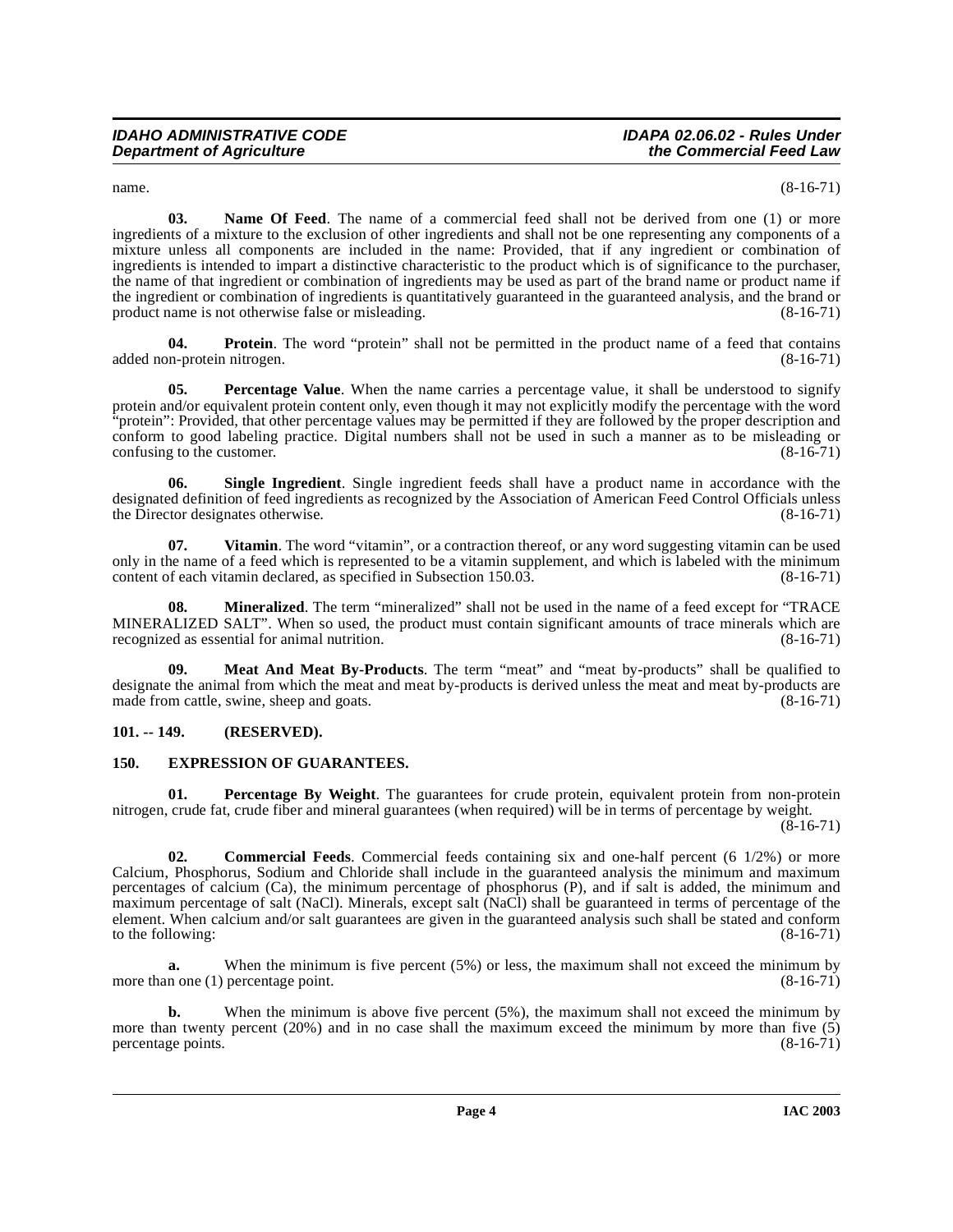### **IDAHO ADMINISTRATIVE CODE IDAPA 02.06.02 - Rules Under Department of Agriculture**

<span id="page-4-1"></span>**03. Vitamin Content**. Guarantees for minimum vitamin content of commercial feeds and feed ents, when made, shall be stated on the label in milligrams per pound of feed except that: (8-16-71) supplements, when made, shall be stated on the label in milligrams per pound of feed except that:

**a.** Vitamin A, other than precursors of vitamin A, shall be stated in International or USP units per (8-16-71)  $p$ ound.  $(8-16-71)$ 

**b.** Vitamin D, in products offered for poultry feeding, shall be stated in International Chick Units per (8-16-71)  $p$ ound.  $(8-16-71)$ 

**c.** Vitamin D for other uses shall be stated in International or USP units per pound. (8-16-71)

**d.** Vitamin E shall be stated in International USP units per pound. (8-16-71)

**e.** Guarantees for vitamin content on the label of a commercial feed shall state the guarantee as true vitamins, not compounds, with the exception of the compounds, Pyridoxine Hydrochloride, Choline Chloride, Thiamine, and d-Pantothenic Acid. (8-16-71)

**f.** Oils and premixes containing vitamin A or vitamin D or both may be labeled to show vitamin content in terms of units per gram. (8-16-71)

**04. Drugs**. Guarantees for drugs shall be stated in terms of percent by weight, except: (8-16-71)

**a.** Antibiotics present at less than two thousand (2,000) grams per ton (total) of commercial feed shall in grams per ton of commercial feed. (8-16-71) be stated in grams per ton of commercial feed.

**b.** Antibiotics present at two thousand (2,000) or more grams per ton (total) of commercial feed shall in grams per pound of commercial feed. (8-16-71) be stated in grams per pound of commercial feed.

**c.** Labels for commercial feeds containing growth promotion and/or feed efficiency levels of antibiotics, which are to be fed continuously as the sole ration, are not required to make quantitative guarantees except as specifically noted in the Federal Food Additive Regulations for certain antibiotics, wherein, quantitative guarantees are required regardless of the level or purpose of the antibiotic. (8-16-71)

**d.** The term "milligrams per pound" may be used for drugs or antibiotics in those cases where a given in "milligrams" in the feeding directions. (8-16-71) dosage is given in "milligrams" in the feeding directions.

**05.** Non-Protein Nitrogen. Commercial feeds containing any added non-protein nitrogen shall be s follows: (8-16-71) labeled as follows:

<span id="page-4-0"></span>**a.** For ruminants: (8-16-71)

i. Complete feeds, supplements, and concentrates containing added non-protein nitrogen and containing more than five percent  $(5\%)$  protein from natural sources shall be guaranteed as follows:

Crude Protein, minimum, \_\_\_\_\_% (This includes not more than \_\_\_\_\_% equivalent non-protein nitrogen.) (8-16-71)

ii. Mixed feed concentrates and supplements containing less than five percent (5%) protein from natural sources may be guaranteed as follows:

Equivalent Crude Protein from Non-Protein Nitrogen, minimum \_\_\_\_\_%. (8-16-71)

iii. Ingredient sources of non-protein nitrogen such as Urea, Di-Ammonium Phosphate, Ammonium Polyphosphate Solution, Ammoniated Rice Hulls, or other basic non-protein nitrogen ingredients defined by the Association of American Feed Control Officials shall be guaranteed as follows:

Nitrogen, minimum %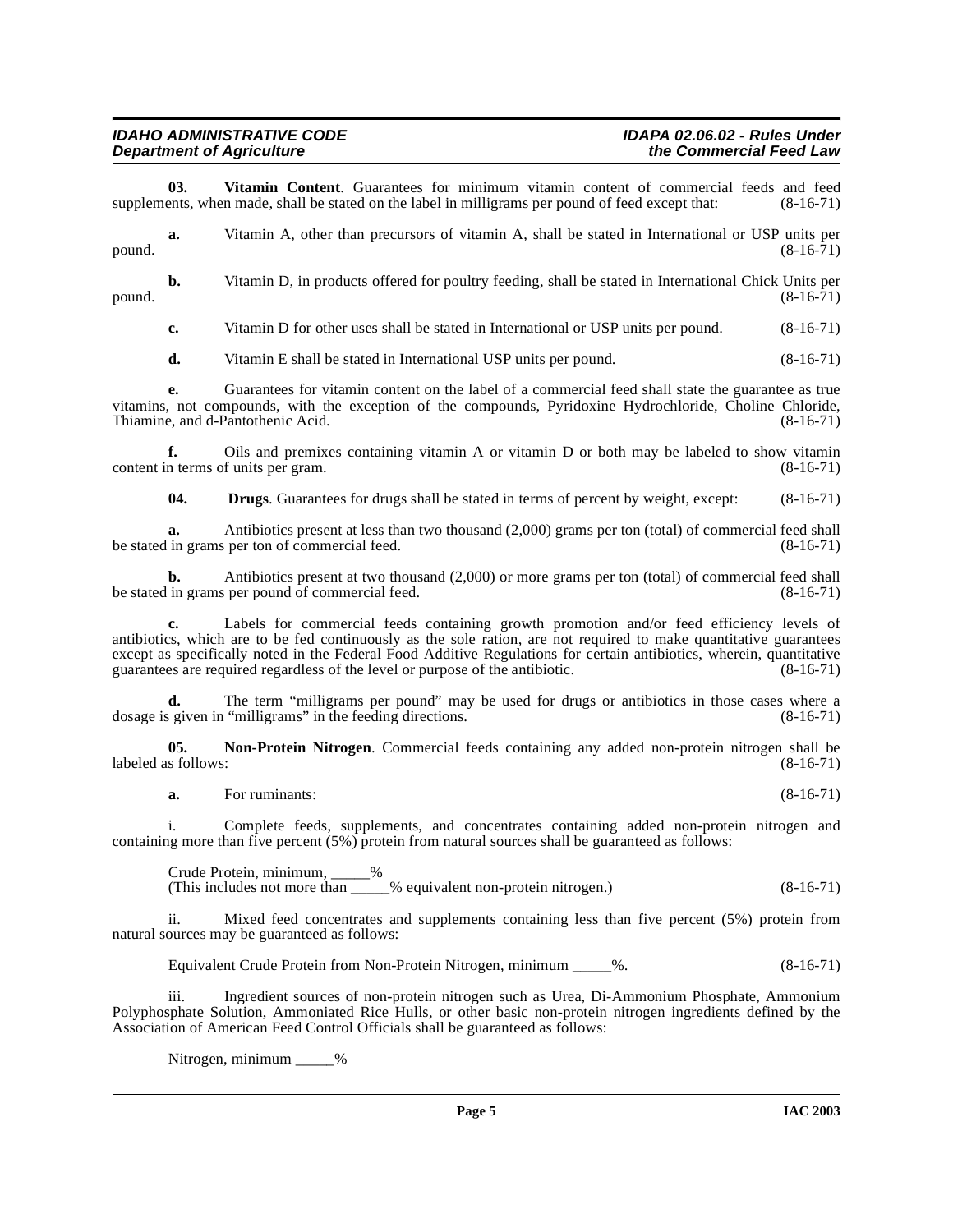| <b>IDAHO ADMINISTRATIVE CODE</b> | <b>IDAPA 02.06.02 - Rules Under</b> |
|----------------------------------|-------------------------------------|
| <b>Department of Agriculture</b> | the Commercial Feed Law             |

| Equivalent Crude Protein from Non-Protein Nitrogen, minimum _____% |  | $(8-16-71)$ |
|--------------------------------------------------------------------|--|-------------|
|--------------------------------------------------------------------|--|-------------|

b. For non-ruminants: (8-16-71)

i. Complete feeds, supplements and concentrates containing crude protein from all forms of nonprotein nitrogen, added as such, shall be labeled as follows:

Crude protein, minimum \_\_\_\_\_%

(This includes not more than \_\_\_\_\_% equivalent crude protein which is not nutritionally available to species 1 for which feed is intended.) (8-16-71) of animal for which feed is intended.)

ii. Premixes, concentrates or supplements intended for non-ruminants containing more than one and twenty-five hundredths percent (1.25%) equivalent crude protein from all forms of non-protein nitrogen, added as such, must contain adequate directions for use and a prominent statement: "WARNING: This feed must be used only<br>in accordance with directions furnished on the label." (8-16-71) in accordance with directions furnished on the label.'

<span id="page-5-9"></span>**06. Mineral Phosphate Materials**. Mineral phosphatic materials for feeding purposes shall be labeled with the guarantee for minimum and maximum percentage of calcium (when present), the minimum percentage of phosphorus, and the maximum percentage of fluorine. (8-16-71)

# <span id="page-5-6"></span><span id="page-5-0"></span>**151. -- 199. (RESERVED).**

# <span id="page-5-1"></span>**200. INGREDIENTS.**

**01. Name**. The name of each ingredient or collective term for the grouping of ingredients, when required to be listed, shall be the name as defined in the Official Definitions of Feed Ingredients as published in the Official Publication of American Feed Control Officials, the common or usual name, or one approved by the Director. (8-16-71)

<span id="page-5-12"></span><span id="page-5-11"></span><span id="page-5-10"></span><span id="page-5-4"></span>**02.** Same Size. The name of each ingredient must be shown in letters or type of the same size.

(8-16-71)

**03.** Quality Or Grade. No reference to quality or grade of an ingredient shall appear in the ingredient t of a feed.  $(8-16-71)$ statement of a feed.

**04. Dehydrated**. The term "dehydrated" may precede the name of any product that has been artificially (8-16-71) dried.  $(8-16-71)$ 

<span id="page-5-13"></span>**05. Single Ingredient**. A single ingredient product defined by the Association of American Feed Officials or by the Director is not required to have an ingredient statement. (8-16-71) Control Officials or by the Director is not required to have an ingredient statement.

<span id="page-5-14"></span>**06. Tentative Definitions**. Tentative definitions for ingredients shall not be used until adopted as official, unless no official definition exists or the ingredient has a common accepted name that requires no definition,  $(e.g. sugar)$ .  $(8-16-71)$ (e.g. sugar). (8-16-71)

<span id="page-5-7"></span>**07. Iodized**. When the word "iodized" is used in connection with a feed ingredient, the feed ingredient shall contain not less than seven thousandths percent (0.007%) iodine, uniformly distributed. (8-16-71)

# <span id="page-5-2"></span>**201. -- 249. (RESERVED).**

# <span id="page-5-5"></span><span id="page-5-3"></span>**250. DIRECTIONS FOR USE AND PRECAUTIONARY STATEMENTS.**

**01.** Labeling. Directions for use and precautionary statements on the labeling of all commercial feeds is additives (including drugs, special purpose additives, or non-nutritive additives) shall: (8-16-71) containing additives (including drugs, special purpose additives, or non-nutritive additives) shall:

<span id="page-5-8"></span>**a.** Be adequate to enable safe and effective use for the intended purposes by users with no special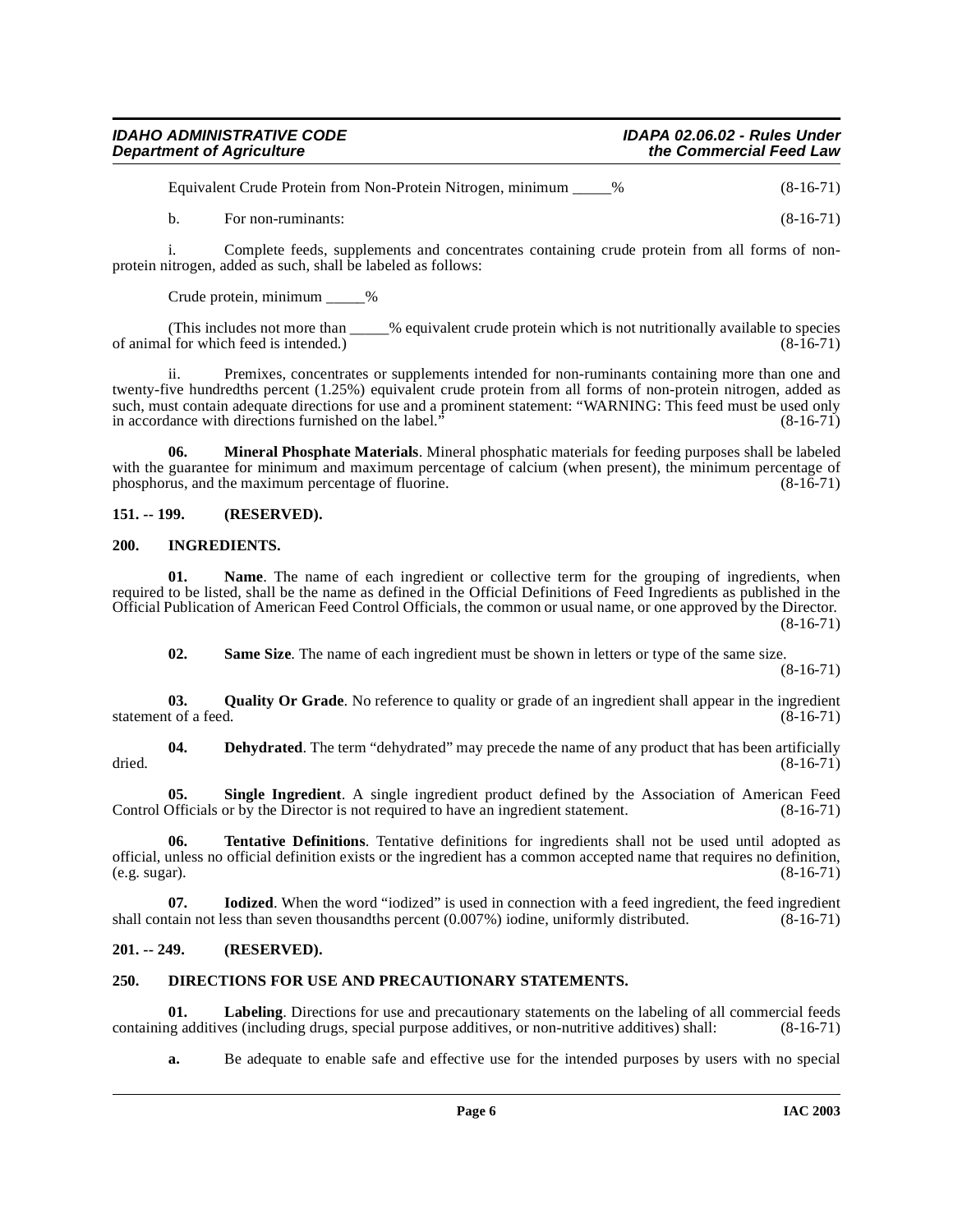knowledge of the purpose and use of such articles; and,  $(8-16-71)$ 

**b.** Include, but not be limited to, all information described by all applicable regulations under the Federal Food, Drug and Cosmetic Act. (8-16-71)

<span id="page-6-8"></span>**02.** Non-Protein Nitrogen. Adequate directions for use and precautionary statements are required for taining non-protein nitrogen as specified in Section 300. feeds containing non-protein nitrogen as specified in Section 300.

<span id="page-6-10"></span>**03. Safe And Effective Use**. Adequate directions for use and precautionary statements necessary for safe and effective use are required on commercial feeds distributed to supply particular dietary needs or for supplementing or fortifying the usual diet or ration with any vitamin, mineral, or other dietary nutrient or compound.  $(8-16-71)$ 

### <span id="page-6-0"></span>**251. -- 299. (RESERVED).**

### <span id="page-6-9"></span><span id="page-6-1"></span>**300. NON-PROTEIN NITROGEN.**

<span id="page-6-12"></span>**01. Urea**. Urea and other non-protein nitrogen products defined in the Official Publication of the Association of American Feed Control Officials or by the Director are acceptable ingredients only in commercial feeds for ruminant animals as a source of equivalent crude protein. If the commercial feed contains more than eight and seventy-five hundredths percent (8.75%) of equivalent crude protein from all forms of non-protein nitrogen, added as such, or the equivalent crude protein from all forms of non-protein nitrogen, added as such, exceeds onethird (1/3) of the total crude protein, the label shall bear adequate directions for the safe use of feeds and a precautionary statement: "CAUTION: USE AS DIRECTED." The directions for use and the caution statement shall be in type of such size so placed on the label that they will be read and understood by ordinary persons under customary conditions of purchase and use. (8-16-71)

<span id="page-6-7"></span>**02. Non-Protein Nitrogen Defined**. Non-protein nitrogen defined in the Official Publication of the Association of American Feed Control Officials, when so indicated, are acceptable ingredients in commercial feeds distributed to non-ruminant animals as a source of nutrients other than equivalent crude protein. The maximum equivalent crude protein from non-protein nitrogen sources when used in non-ruminant rations shall not exceed one<br>and twenty-five hundredths percent (1.25%) of the total daily ration. and twenty-five hundredths percent  $(1.25\%)$  of the total daily ration.

<span id="page-6-6"></span>**03. Labels For Medicated Feeds**. On labels such as those for medicated feeds which bear adequate feeding directions and/or warning statements, the presence of added non-protein nitrogen shall not require a duplication of the feeding directions or the precautionary statements as long as those statements include sufficient information to ensure the safe and effective use of this product due to the presence of non-protein nitrogen. (8-16-71)

# <span id="page-6-2"></span>**301. -- 349. (RESERVED).**

### <span id="page-6-4"></span><span id="page-6-3"></span>**350. DRUG AND FEED ADDITIVES.**

**01. Evidence**. Prior to approval of a registration application and/or approval of a label for commercial feeds which contain additives (including drugs, other special purpose additives, or non-nutritive additives) the distributor may be required to submit evidence to prove the safety and efficacy of the commercial feed when used according to the directions furnished on the label. (8-16-71) according to the directions furnished on the label.

<span id="page-6-11"></span><span id="page-6-5"></span>**02. Satisfactory Evidence**. Satisfactory evidence of safety and efficacy of a commercial feed may be:  $(8-16-71)$ 

**a.** When the commercial feed contains such additives, the use of which conforms to the requirements of the applicable regulation in the Code of Federal Regulations, Title 21, or which are "prior sanctioned" or "generally recognized as safe" for such use; or (8-16-71)

**b.** [When the commercial feed is itself a drug and is generally recognized as safe and effective for the](http://www4.law.cornell.edu/uscode/21/360.html) [labeled use or is marketed subject to an application approved by the Food and Drug Administration under Title 21](http://www4.law.cornell.edu/uscode/21/360.html) U.S.C. 360(b). (8-16-71)  $U.S.C. 360(b).$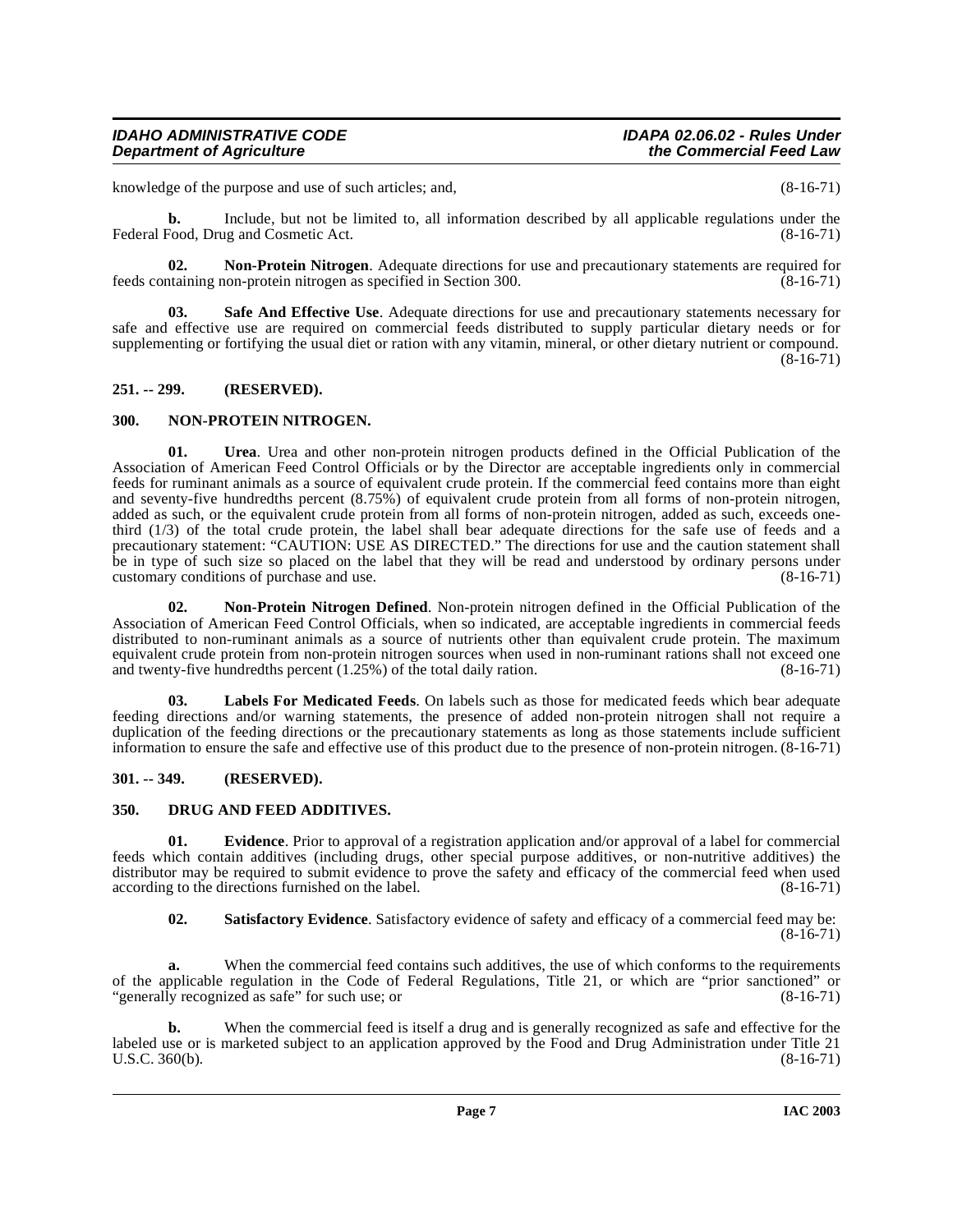### <span id="page-7-0"></span>**351. -- 399. (RESERVED).**

### <span id="page-7-7"></span><span id="page-7-1"></span>**400. ADULTERANTS.**

<span id="page-7-12"></span>**01. Substances**. For the purpose of Section 25-2721 of the Commercial Feed Law, the terms ous or deleterious substances" include, but are not limited to, the following: (8-16-71) "poisonous or deleterious substances" include, but are not limited to, the following:

**a.** Fluorine and any mineral or mineral mixture which is to be used directly for the feeding of domestic animals and in which the fluorine exceeds two tenths percent (0.2%) for breeding and dairy cattle; three tenths percent (0.3%) for slaughter cattle; three tenths percent (0.3%) for sheep; thirty-five hundredths percent (0.35%) for lambs; forty-five hundredths percent (0.45%) for swine; and six tenths percent (0.6%) for poultry.

 $(8-16-71)$ 

**b.** Fluorine bearing ingredients when used in such amounts that they raise the fluorine content of the total ration (exclusive of roughage) above the following amounts: four thousandths percent (0.004%) for breeding and dairy cattle; nine thousandths percent (0.009%) for slaughter cattle; six thousandths percent (0.006%) for sheep; one hundredths percent (0.01%) for lambs; fifteen thousandths percent (0.015%) for swine and three hundredths percent  $(0.03\%)$  for poultry.  $(8-16-71)$ 

**c.** Fluorine bearing ingredients incorporated in any feed that is fed directly to cattle, sheep or goats consuming roughage (with or without) limited amounts of grain, that results in a daily fluorine intake in excess of fifty (50) milligrams of fluorine per one hundred (100) pounds of body weight. (8-16-71) fifty  $(50)$  milligrams of fluorine per one hundred  $(100)$  pounds of body weight.

**d.** Soybean meal, flakes or pellets or other vegetable meals, flakes or pellets which have been extracted with trichlorethylene or other chlorinated solvents. (8-16-71)

**e.** Sulfur dioxide, Sulfurous acid, and salts of Sulfurous acid when used in or on feeds of feed this which are considered or reported to be a significant source of vitamin B1 (Thiamine). (8-16-71) ingredients which are considered or reported to be a significant source of vitamin B1 (Thiamine).

<span id="page-7-10"></span>**Screenings Or By-Products**. All screenings or by-products of grains and seeds containing weed seeds, when used in commercial feed or sold as such to the ultimate consumer, shall be ground fine enough or otherwise treated to destroy the viability of such weed seeds. (8-16-71) otherwise treated to destroy the viability of such weed seeds.

### <span id="page-7-2"></span>**401. -- 449. (RESERVED).**

# <span id="page-7-6"></span><span id="page-7-3"></span>**450. ADOPTIONS AND PROMULGATION.**

All rules heretofore adopted and promulgated August 16, 1971 pertaining to the Idaho Commercial Feed Law, Title 25, Chapter 27, Idaho Code, are hereby repealed, and are replaced by the above rules. (8-16-71)

# <span id="page-7-4"></span>**451. -- 499. (RESERVED).**

### <span id="page-7-9"></span><span id="page-7-5"></span>**500. COTTONSEED.**

<span id="page-7-8"></span>**01. Certification**. Prior to entry into the state of Idaho all shipments of cottonseed or cottonseed seed products destined for animal feed shall be certified as having been sampled and analyzed and no greater amount than twenty (20) ppb of aflatoxin shall be contained within the product or products, except that cottonseed meal intended for use as an animal feed or feed ingredient for beef cattle, swine and poultry, may be certified to contain more than twenty (20) ppb but less than three hundred (300) ppb of aflatoxin.  $(4-21-92)$ 

<span id="page-7-11"></span>**02. Storage Location And Destination**. Whole cottonseed, cottonseed meal or cottonseed seed products entering the state certified to contain no greater than twenty (20) ppb aflatoxin, or cottonseed meal certified to contain more than twenty (20) ppb but less than three hundred (300) ppb aflatoxin shall be accompanied by the certification document aboard carrier, be identified with a storage location at destination, and the certification document shall be maintained on file at the shipment destination for no less than one (1) year. In the case of bulk rail car shipments, the certification document shall accompany the invoice or bill-of-lading and be identified with a storage location at destination. The certification document shall be maintained on file at the shipment destination for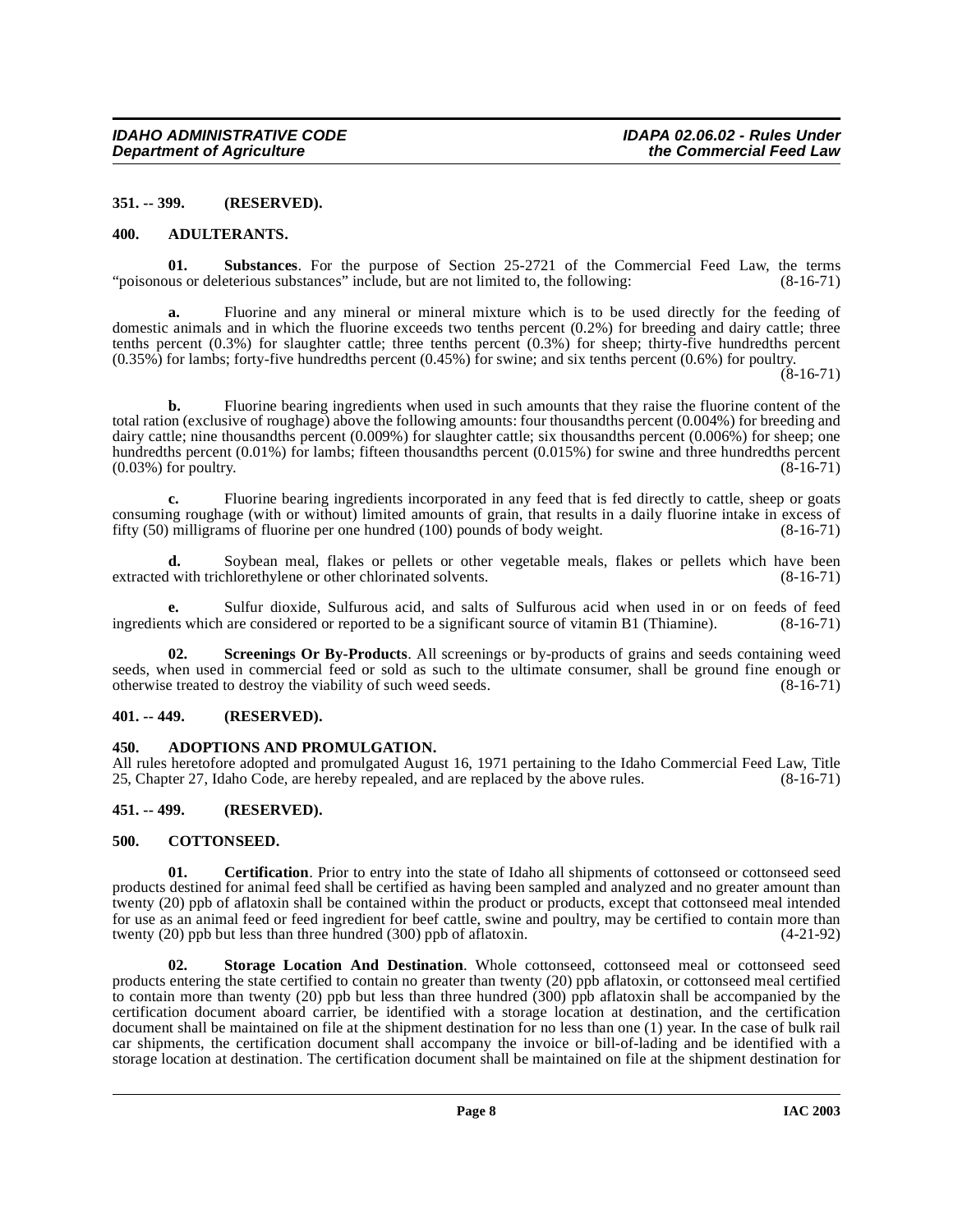### **IDAHO ADMINISTRATIVE CODE IDAPA 02.06.02 - Rules Under Department of Agriculture**

no less than one (1) year. (4-21-92)

<span id="page-8-7"></span>**03. Registration**. Idaho firms wishing to import into the state and/or handle cottonseed meal containing more than twenty (20) ppb but less than three hundred (300) ppb aflatoxin for distribution or sale shall register annually with the Department their intent to do so. Feedlots and other end user operations importing the cottonseed meal as defined above in this paragraph for their own use are exempted from registration requirement. The importing firm shall also register the cottonseed meal (if not already registered by another firm) with the Department and pay any applicable registration and tonnage fees (Title 25, Chapter 27, Sections 25-2718 and 25-2720, Idaho Code). As a condition of registration, firms importing and/or handling cottonseed meal certified to contain more than twenty (20) ppb but less than three hundred (300) ppb aflatoxin, shall enter into a compliance agreement with the Department agreeing to:  $(4-21-92)$ 

**a.** Store and label cottonseed meal certified to contain more than twenty (20) ppb but less than three hundred (300) ppb aflatoxin separately from cottonseed meal certified to contain less than twenty (20) ppb aflatoxin; (4-21-92)

- **b.** Inform the purchaser in writing of the certified aflatoxin level in the meal purchased; and (4-21-92)
- <span id="page-8-4"></span>**c.** Submit to periodic record and facility inspections, and product testing by the Department.

(4-21-92)

**04. Certification Performance**. Required certification shall be performed by any state government or Federal government engaged in this type of certification. In the event that a state government or Federal government laboratory is not available, an independent or company laboratory may upon request be approved by the Department.<br>Requests and approval shall be made in advance of the shipment entering the state. (4-21-92) Requests and approval shall be made in advance of the shipment entering the state.

# <span id="page-8-0"></span>**501. -- 549. (RESERVED).**

# <span id="page-8-5"></span><span id="page-8-1"></span>**550. COTTONSEED -- EXEMPTIONS.**

Cottonseed hulls are exempted from laboratory certification requirements as stated in Subsections 500.01 through 500.04, provided that, cottonseed hulls shall not contain greater than twenty (20) ppb aflatoxin as required by the U. S. Food and Drug Administration. Any invoice or bill of lading accompanying or sent in regard to a shipment of cottonseed hulls shall state the level of aflatoxin in parts per billion contained in the shipment. (4-21-92)

# <span id="page-8-2"></span>**551. -- 599. (RESERVED).**

# <span id="page-8-6"></span><span id="page-8-3"></span>**600. DETAINED COMMERCIAL FEEDS.**

**01.** Withdrawn From Sale. A commercial feed that is the subject of a "withdrawal from sale" order ction 25-2725(a), Idaho Code, may be released from such an order by the following means: (4-21-92) under Section  $25-2725(a)$ , Idaho Code, may be released from such an order by the following means:

<span id="page-8-8"></span>**a.** A commercial feed detained for nutritional violation(s) may be: (4-21-92)

i. Remanufactured, using ingredients listed on the approved label, to meet label guarantees. The feed shall be resampled and analyzed to ensure compliance prior to its return to sale. (4-21-92) remixed feed shall be resampled and analyzed to ensure compliance prior to its return to sale.

ii. Relabeled to reflect actual values, upon approval of a new label and registration, provided that these values are appropriate for their intended use. (4-21-92)

iii. Returned to the manufacturer if the seller and manufacturer are not the same. (4-21-92)

iv. Diverted to an alternate use such as inclusion into another feed, or feeding to the manufacturer's own livestock, provided that it is appropriate for the diverted use and that it does not conflict with labeling or other State or Federal requirements for the diverted use. (4-21-92)

|  | Destroyed. | $(4-21-92)$ |
|--|------------|-------------|
|--|------------|-------------|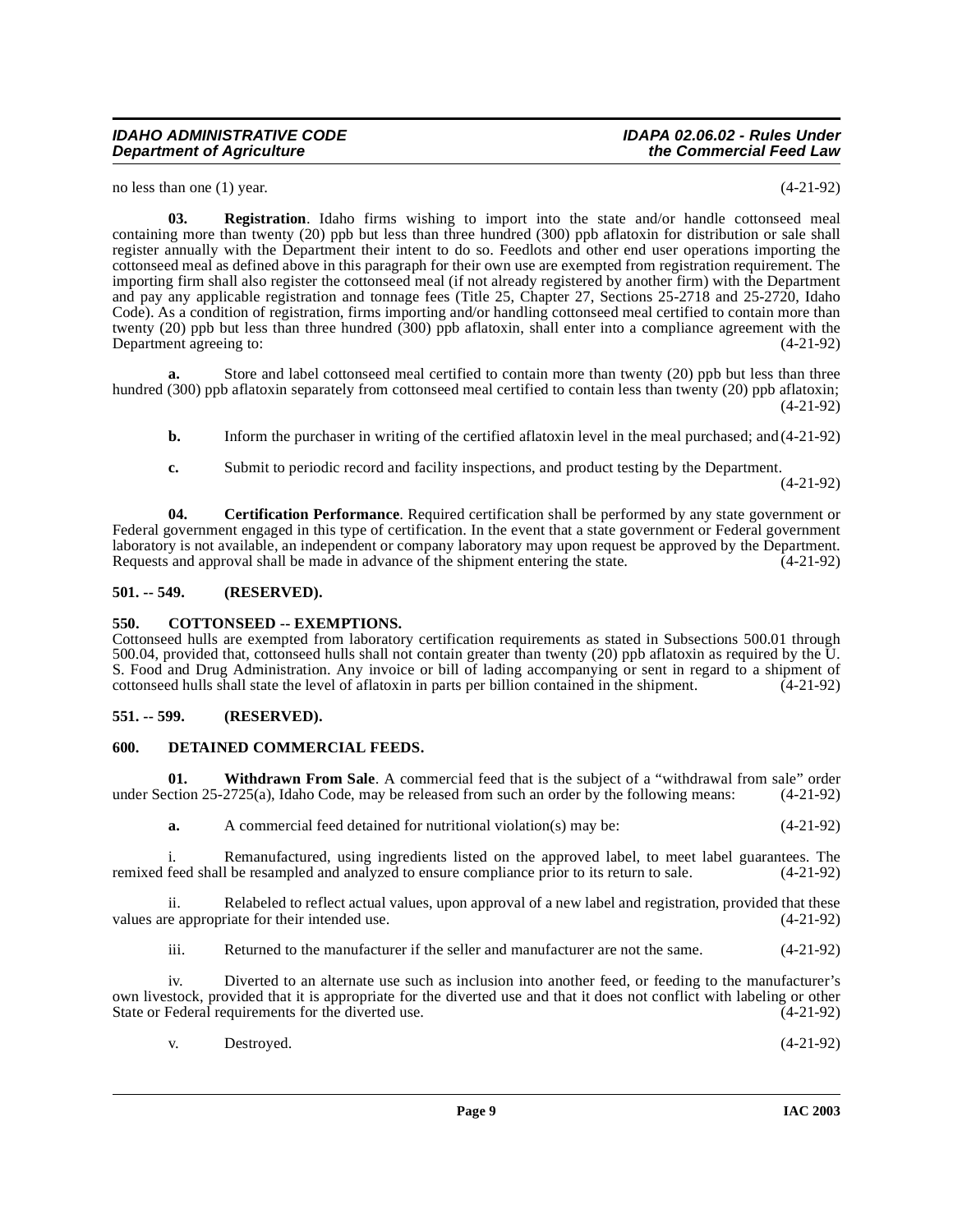| <b>IDAHO ADMINISTRATIVE CODE</b> | <b>IDAPA 02.06.02 - Rules Under</b> |
|----------------------------------|-------------------------------------|
| <b>Department of Agriculture</b> | the Commercial Feed Law             |

| b.                     | A commercial feed detained for a drug or antibiotic violation may be:                                                                                                            | $(4-21-92)$ |
|------------------------|----------------------------------------------------------------------------------------------------------------------------------------------------------------------------------|-------------|
| to its return to sale. | Remanufactured to meet label guarantees. The remixed feed shall be resampled and analyzed prior                                                                                  | $(4-21-92)$ |
| ii.                    | Returned to the manufacturer if the seller and manufacturer are not the same.                                                                                                    | $(4-21-92)$ |
| 111.                   | Diverted to an alternate use, provided that it is appropriate for the diverted use labeling or other<br>State or Federal requirements for the diverted use.                      | $(4-21-92)$ |
| iv.                    | Destroyed.                                                                                                                                                                       | $(4-21-92)$ |
| c.                     | A commercial feed deemed to be adulterated under Section 25-2721(a), Idaho Code, or which<br>cannot safely be remanufactured, relabeled, or diverted to an alternate use may be: | $(4-21-92)$ |
| i.                     | Returned to the manufacturer if the seller and manufacturer are not the same.                                                                                                    | $(4-21-92)$ |
| ii.                    | Destroyed.                                                                                                                                                                       | $(4-21-92)$ |

<span id="page-9-1"></span>**02. Appropriate Compliance Procedure**. The Department shall indicate which of the above listed compliance procedures are appropriate for the particular "withdrawal from sale" order. The seller shall indicate which procedure is to be followed and, upon approval from the Department, shall carry out the procedure within thirty (30) days. Other procedures may be considered upon application by the state inspector or seller to the Chief, Bureau of Feeds and Plant Services, Idaho Department of Agriculture, Boise, Idaho. (4-21-92)

# <span id="page-9-0"></span>**601. -- 999. (RESERVED).**